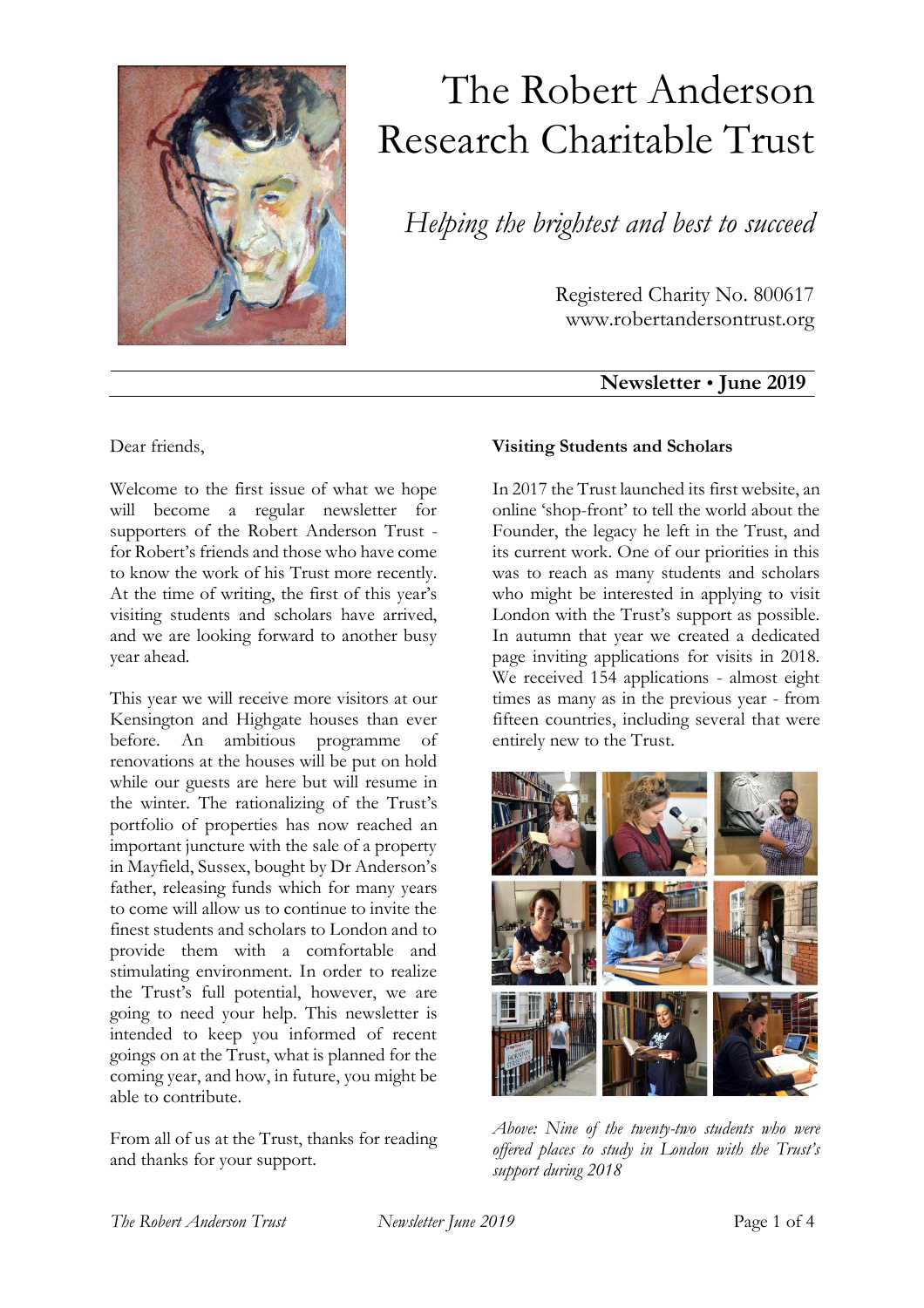Of course, the number of applicants greatly exceeded the number the Trust could accommodate in the year, creating a fierce competition for awards. After a rigorous selection process, places were awarded to twenty-two students, from Australia, Bulgaria, the Czech Republic, Egypt, Italy, Poland, Russia, Serbia, Spain and the USA. All proved to be excellent guests both in terms of their academic work and contribution to the households in Kensington and Highgate. The programme of visits in Kensington was deliberately delayed until June in order to ensure that renovations taking place over the winter (see below) could be completed before any visitors arrived, but the improvements to the house also allowed the extension of the programme to later in the year - the end of November - than had been the case in previous years.

All our visitors were invited to provide short reports on their time with us, with photographs, and these have been posted to the Trust's website where they serve not only to help promote the Trust's work but, we hope, to encourage further applications in future.

#### **In 2019**

The application process was slightly modified for 2019, making the sifting of application forms much easier, but again the number of applications was very high at 92 leading, again, to a difficult selection process but also to another highly promising group of visitors.



*Ali Hassan Hassan Eid at the British Museum*

The first visitors of the year both in Kensington and Highgate had both been with us before - a testament both to the appeal of what the Trust has to offer, and to the impression each made during their first visit. Dr Pavlos Antonatos, Curator with the Greek Ministry of Culture (Highgate) undertook a study of Coptic (Egyptian) textiles in the British, Petrie and V&A Museums during April 2019. Danielle Smith of Macquarie University, Sydney, who came to London in 2018 to undertake research for her Master's degree in Egyptology, returned in April to take up an internship in the Department of Ancient Egypt and Sudan at the British Museum and stayed with us in Kensington for her first month back in London. In May the Kensington house also hosted Ali Hassan Hassan Eid, an Egyptian student of Egyptology at the Freieuniversität, Berlin for a month of study towards his doctorate at the British Museum and Institute of Archaeology, UCL.

### **Resident Music Scholar**

'Jack' (Hotung) Wong was first invited to live at 54 Hornton Street by Dr Anderson in 2013 at the beginning of his degree at the Royal Academy of Music.



*(L-R): Jack, Dr Anderson and Jack's mother Suet Fan at Harrow School in 2013*

In 2017 the Trustees invited him to become the inaugural Resident Music Scholar, for the duration of his Master's degree in Performance (Repetiteur) at the Guildhall School of Music and Drama (2017-19). We are sure that Dr Anderson would be thrilled, but perhaps not surprised, by everything Jack has achieved up to now. During the summer of 2018 Jack spent a very productive month at the Verbier Festival, having been awarded a place on the first Conducting Mentorship Programme, assisting and collaborating with internationally renowned conductors. He has been extremely active throughout his current scholarship in arranging performances of the Hornton Chamber Orchestra (HCO) of which he is founder, musical director, conductor and occasional pianist and violinist.

*The Robert Anderson Trust Newsletter June 2019* Page 2 of 4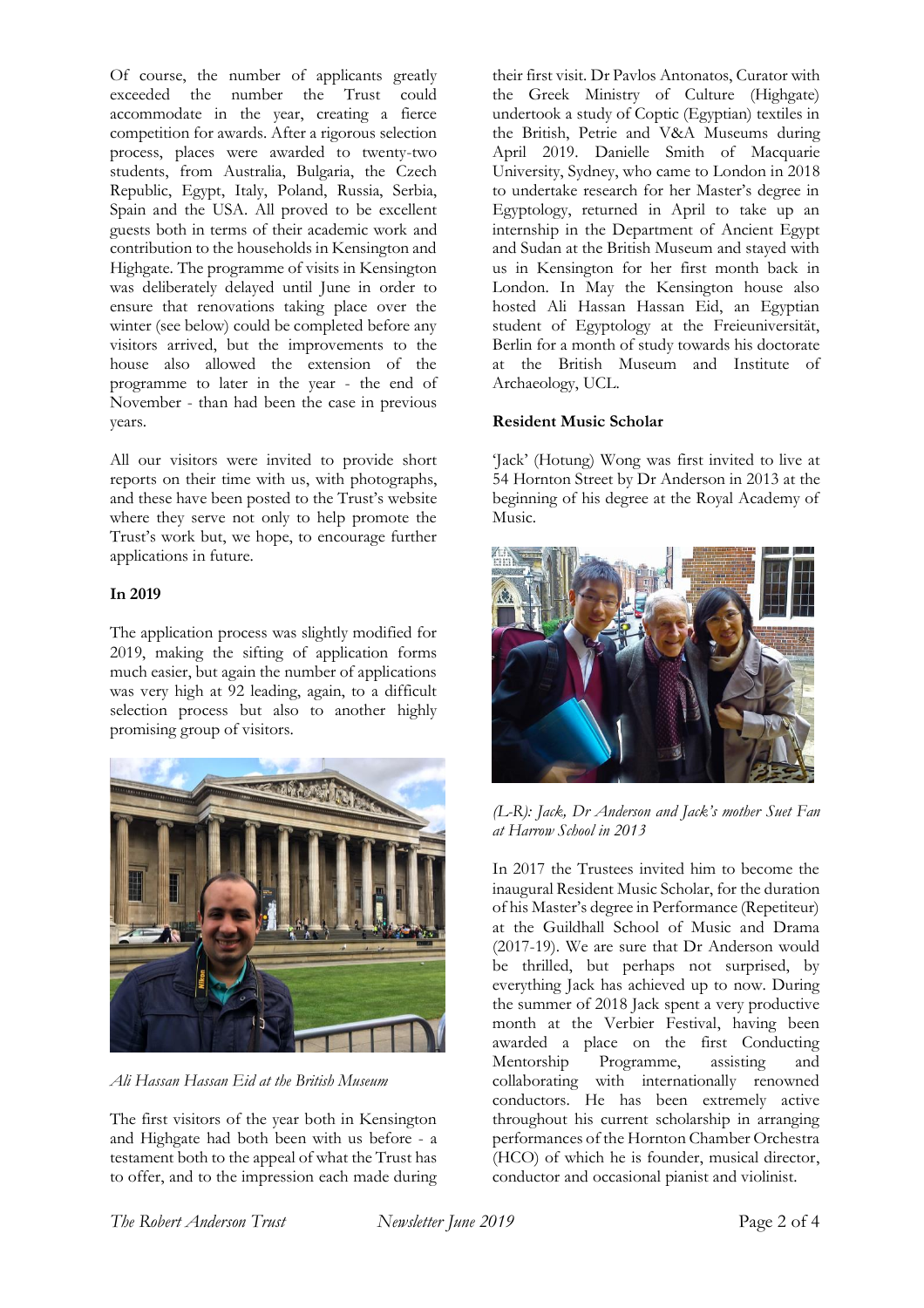A particular highlight was their performance of Rachmaninov's Symphony No. 2 in E minor, Op. 22 at Cadogan Hall on 27 May 2018. Jack has also continued to work with amateur group Opera Integra, and as Director of Music at St Anselm's Church, North Lambeth.



*Jack conducting the HCO at Cadogan Hall in May 2018. Photo by Liz Isles*

### **A New Resident Scholar for 2019**

Jack's residential scholarship will come to an end when he finishes his Master's degree in summer 2019. During 2018 the Trust entered into discussions with representatives of the Royal College of Music (RCM) with a view to offering the next scholarship to a student of theirs. Three deserving candidates were met by the Trustees in May 2019. All were excellent. However, the Trust could only support one and we are delighted to announce that the Trust's next Resident Music Scholar will be David Hedley, an oboist who will be with us for the duration of his Master's degree at the RCM from September 2019.

Jack will be giving a farewell performance as Resident Music Student at the Trust's summer concert in June 2019. We will be sad to see him leave the house after so many years in residence but excited to watch his career develop in future and of course we very much look forward to welcoming David to the house at the start of the new academic year in September.

#### **Equipping Our Houses for the Future**

Dr Anderson left two houses in London to the Trust. Both are listed buildings, in historic and desirable neighbourhoods. In 2018 the Trust embarked on an ambitious programme of renovations beginning with 54 Hornton Street, the larger of the two houses and Dr Anderson's home until his death in 2015. The house sits at the end of a fine terrace of houses built in 1905, all of which are now listed (grade 2\*). Many of the original features are still in place and beautifully complemented by Dr Anderson's collections of furniture, architectural drawings and other artworks, souvenirs from his travels around the world, and substantial collection of books.



*Kasia Kapiec, one of the Trust's 2018 visitors, outside no. 54 Hornton Street*

Until recently, however, the house had no heating system, the hot water system was ineffective, the bathrooms and kitchen were in urgent need of refurbishment and modernization, and most parts of the house were in need of redecoration.

In spring 2018 a new hot water system was installed, and the bathrooms renovated. In June 2018 energy-efficient electric radiators were installed throughout the building. In February 2019 the kitchen was comprehensively refurbished, providing much more storage and workspace for residents, and new energy-efficient appliances. In addition, the old curtains were removed, revealing the original wood panelling which had been hidden behind them, and a disused electric heater was removed from the fireplace revealing the original features, including the original tiling which was also restored. Lastly in April 2019 several sections of the wallpaper and plaster work in the halls and stairways which had been damaged by water and general decay were repaired, and all areas were comprehensively repainted.